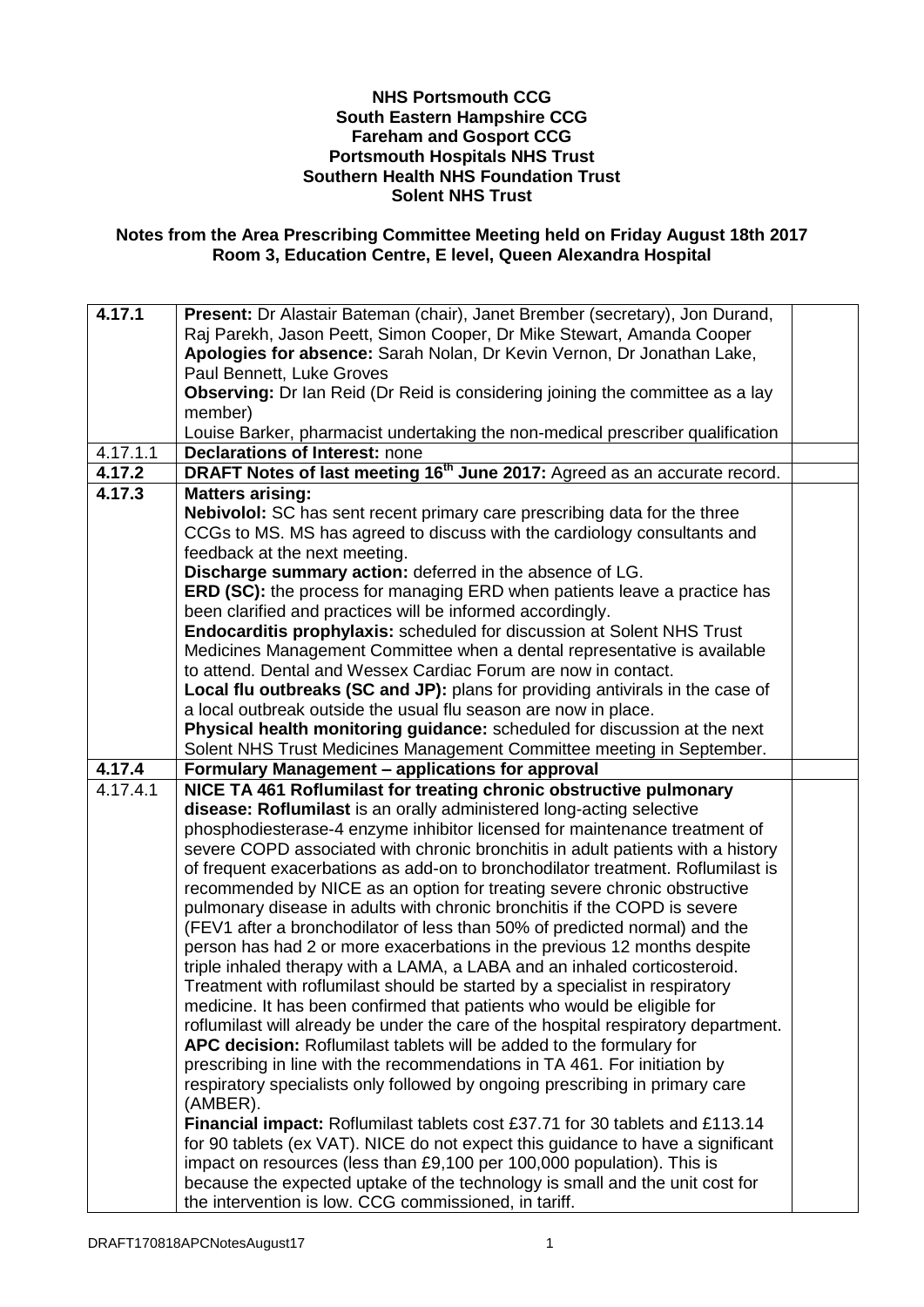| 4.17.4.2 | NICE TA 466 Baricitinib for moderate to severe rheumatoid arthritis:                                                                                           |  |
|----------|----------------------------------------------------------------------------------------------------------------------------------------------------------------|--|
|          | Baricitinib is a selective and reversible inhibitor of Janus kinase (JAK)1 and                                                                                 |  |
|          | JAK2 and is licensed in the UK for the treatment of moderate to severe active                                                                                  |  |
|          | rheumatoid arthritis in adult patients who have responded inadequately to, or                                                                                  |  |
|          | who are intolerant to one or more disease-modifying anti-rheumatic drugs.                                                                                      |  |
|          | Baricitinib can be given as monotherapy or in combination with methotrexate.                                                                                   |  |
|          | Baricitinib is recommended as an option for treating active rheumatoid arthritis                                                                               |  |
|          | in adults whose disease has responded inadequately to intensive therapy with                                                                                   |  |
|          | a combination of conventional DMARDS if the disease is severe (DAS28 of                                                                                        |  |
|          | more than 5.1) Baricitinib is also recommended as an option for treating active                                                                                |  |
|          | rheumatoid arthritis in adults whose disease has responded inadequately to or                                                                                  |  |
|          | who cannot have other DMARDs (including at least 1 biological DMARD) if the                                                                                    |  |
|          | disease is severe and they cannot have rituximab. NICE concluded that                                                                                          |  |
|          | baricitinib is not cost effective for severe disease after biological DMARDs if                                                                                |  |
|          | rituximab is a treatment option. The rheumatology department have stated that                                                                                  |  |
|          | uptake of baricitinib is likely to increase rapidly at first because it is the first oral                                                                      |  |
|          | biologic option available.                                                                                                                                     |  |
|          | APC decision: Baricitinib tablets will be added to the formulary for prescribing                                                                               |  |
|          | in secondary care only (RED) in line with the criteria in NICE TA 466.                                                                                         |  |
|          | <b>Financial impact:</b> The list price of a 28-tablet pack of 2 mg or 4 mg baricitinib                                                                        |  |
|          | is £805.56. The average cost per patient per year is estimated at £10,501                                                                                      |  |
|          | based on the list price. A PAS discount has been agreed as a condition of the                                                                                  |  |
|          | TA recommendation. This guidance is not expected to have a significant                                                                                         |  |
|          |                                                                                                                                                                |  |
|          | impact on resources (less than £9,100 per 100,000 population) because                                                                                          |  |
|          | baricitinib is an option alongside current standard treatment options at similar                                                                               |  |
| 4.17.4.3 | cost. Baricitinib tablets will be supplied to patients via homecare.<br>Ulipristal acetate (Esmya) for intermittent treatment of moderate to severe            |  |
|          | symptoms of uterine fibroids: Nicky Hill attended to present this item on                                                                                      |  |
|          | behalf of the applicants. Ulipristal acetate is a selective progesterone receptor                                                                              |  |
|          | modulator that has previously been approved for pre-operative treatment of                                                                                     |  |
|          | moderate to severe symptoms of uterine fibroids. It now has a licence                                                                                          |  |
|          | extension for the intermittent treatment of moderate to severe symptoms of                                                                                     |  |
|          | uterine fibroids. It is proposed as an alternative to surgical treatment where                                                                                 |  |
|          | other medical therapies have failed or are not appropriate and may be                                                                                          |  |
|          | particularly useful for younger women who wish to avoid hysterectomy or in                                                                                     |  |
|          | other situations where surgery is not advisable. Ulipristal is recommended in                                                                                  |  |
|          | NICE CG 44 (Heavy menstrual bleeding: assessment and management) for                                                                                           |  |
|          | women with fibroids more than 3cm in diameter) and is accepted by the SMC                                                                                      |  |
|          | for use in Scotland. Ulipristal is the only licensed product for long term medical                                                                             |  |
|          |                                                                                                                                                                |  |
|          | management of the symptoms of uterine fibroids and its use could reduce the<br>number of women having surgical or radiological interventions leading to cost   |  |
|          | savings overall. The duration of a course of treatment is three months (84                                                                                     |  |
|          | days); subsequent courses should start at the earliest during the second                                                                                       |  |
|          | menstruation following completion of the previous treatment course. The                                                                                        |  |
|          | course may be repeated up to four treatment courses. Following initiation by a                                                                                 |  |
|          | specialist it is suggested that that the ongoing prescribing could be undertaken                                                                               |  |
|          |                                                                                                                                                                |  |
|          | in primary care (amber).                                                                                                                                       |  |
|          | There were a number of questions raised about the costs and practical issues<br>of implementation. Further detail was requested on the patient pathway and the |  |
|          |                                                                                                                                                                |  |
|          | responsibilities of secondary and primary care including decisions on stopping                                                                                 |  |
|          | treatment or repeating courses. Arrangements for the annual ultrasound scan                                                                                    |  |
|          | need to be clarified.                                                                                                                                          |  |
|          | APC decision: Mr Sengupta will be invited to attend the October meeting to                                                                                     |  |
|          | provide further information to enable the committee to agree the formulary                                                                                     |  |
| 4.17.4.4 | position.                                                                                                                                                      |  |
|          | Magnesium glycerophosphate (Neomag) 4mmol chewable tablets:                                                                                                    |  |
|          | Neomag tablets are proposed for addition to the formulary as a replacement for                                                                                 |  |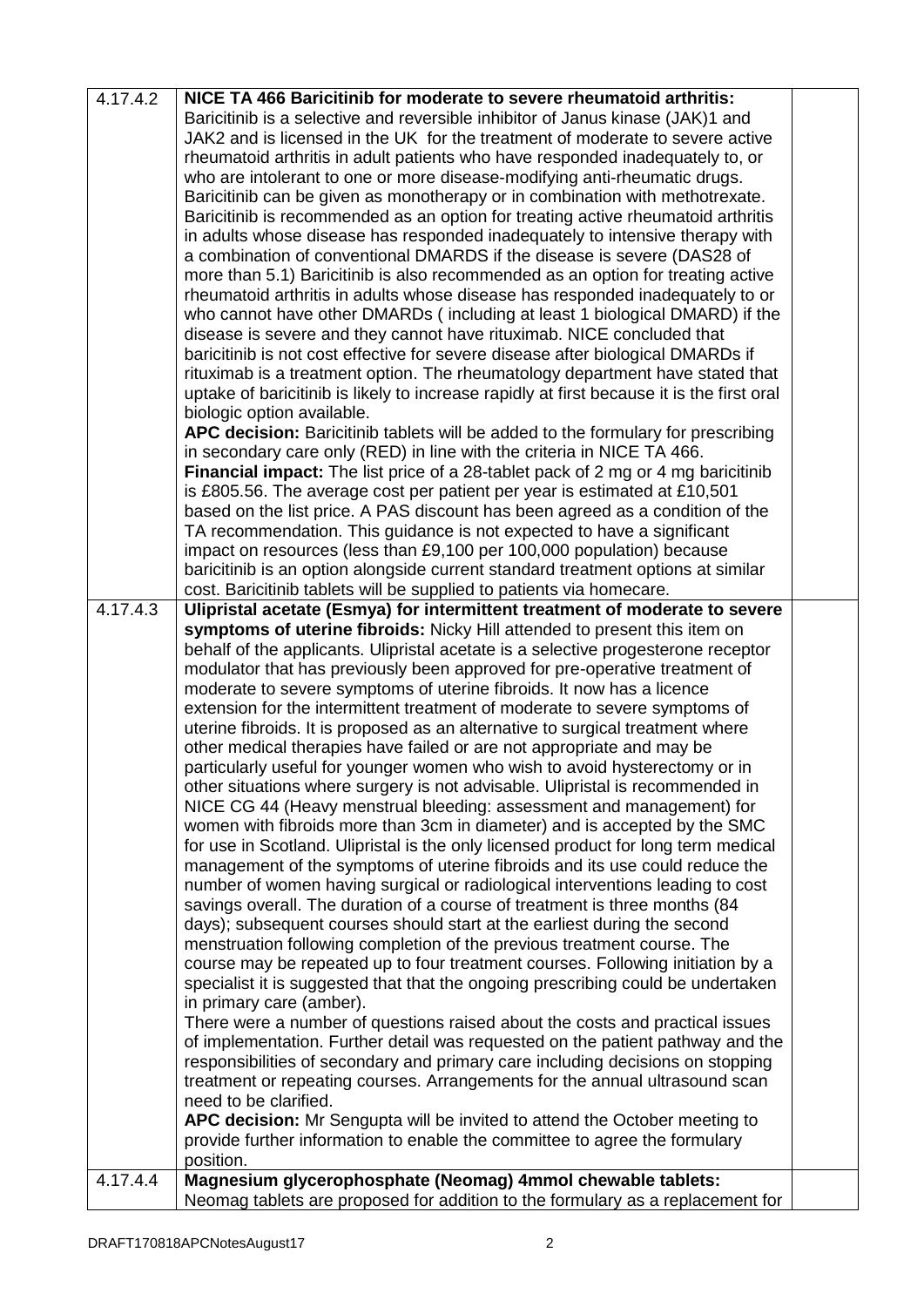|          | unlicensed magnesium glycerophosphate tablets and capsules. Some use of                                                                                  |           |
|----------|----------------------------------------------------------------------------------------------------------------------------------------------------------|-----------|
|          | magnesium glycerophosphate has been replaced by licenced magnesium                                                                                       |           |
|          | aspartate sachets but there is still a significant prescribing of unlicensed                                                                             |           |
|          | products in primary care. In addition the formulation of Magnaspartate is not                                                                            |           |
|          | suitable for or acceptable to all patients so it is helpful to have access to a                                                                          |           |
|          | licensed tablet.                                                                                                                                         |           |
|          | APC decision: Magnesium glycerophosphate (Neomag) 4mmol chewable                                                                                         |           |
|          | tablets will be added to the formulary for prescribing in primary or secondary                                                                           |           |
|          | care (GREEN).                                                                                                                                            |           |
|          | Financial impact: Cost of treatment: £22.77 for 50 tablets (list price). Cost per                                                                        |           |
|          | 28 days at 2 tds = £76.51 Magnaspartate sachets (2 od) cost £50.12 per 28                                                                                |           |
|          | days and will remain first choice on the formulary based on lower acquisition                                                                            |           |
|          | cost. There may be some cost savings in primary care due to the replacement                                                                              |           |
|          | of variable price special order products with Neomag tablets at a fixed cost.                                                                            |           |
| 4.17.4.5 | Methotrexate pre-filled pen (Nordimet): Simon Norman attended to present                                                                                 |           |
|          | this item. Nordimet is a new presentation of methotrexate for injection in a pre-                                                                        |           |
|          | filled auto-injector pen. The rheumatology department and CCGs have                                                                                      |           |
|          | requested that Nordimet is added to the formulary as an alternative to Metoject                                                                          |           |
|          | as the device is very simple to use and the cost is lower than Metoject for the                                                                          |           |
|          | equivalent strength injection. The shared care agreement for methotrexate has                                                                            |           |
|          | been amended so that it no longer specifies the Metoject brand but                                                                                       |           |
|          | recommends that methotrexate injections should always be prescribed by                                                                                   |           |
|          | brand name to ensure the patient receives the device that they have been                                                                                 |           |
|          | trained to use.                                                                                                                                          |           |
|          | APC decision: Nordimet pen will be added to the formulary as an alternative                                                                              |           |
|          | to Metoject for new initiations and for people who prefer the Nordimet device.                                                                           |           |
|          | AB agreed to review the amended shared care agreement for approval by                                                                                    | <b>AB</b> |
|          | chair's action.                                                                                                                                          |           |
|          | Financial impact: Cost saving compared with Metoject for the equivalent                                                                                  |           |
|          | weekly dose.                                                                                                                                             |           |
| 4.17.4.6 | Ferric maltol (Feraccru): Dr Amanda Quine and Sophie Lidstone attended to                                                                                |           |
|          | present this item. Ferric maltol (Feraccru) is indicated for the treatment of iron                                                                       |           |
|          | deficiency anaemia in patients with inflammatory bowel disease. Feraccru is                                                                              |           |
|          | intended for use in patients who have not tolerated other oral iron products                                                                             |           |
|          | (e.g. ferrous sulphate, ferrous gluconate or ferrous fumarate) and for whom IV                                                                           |           |
|          | iron products are being considered. Feraccru offers another option for oral                                                                              |           |
|          | correction of IDA if there is no urgent need to raise haemoglobin levels.                                                                                |           |
|          | Current oral iron supplements are convenient to use but associated with                                                                                  |           |
|          |                                                                                                                                                          |           |
|          | intolerance and non-compliance due to adverse events (e.g. abdominal pain,<br>nausea, bloating, diarrhoea). There may also be impaired absorption due to |           |
|          | intestinal inflammation, resection, or severe disease activity. Non-absorbed                                                                             |           |
|          | iron can be toxic and worsen IBD symptoms. Feraccru is just as convenient to                                                                             |           |
|          | take and compliance and reported adverse effects data suggest that Feraccru                                                                              |           |
|          | is a useful and reasonably well-tolerated option in many patients with prior                                                                             |           |
|          | intolerance to oral ferrous salts. Feraccru is also safer, more convenient and                                                                           |           |
|          | less invasive for patients in comparison to IV iron. Use of IV iron is predicted to                                                                      |           |
|          | decrease with the availability of Feraccru and this will release capacity and                                                                            |           |
|          | staff time in the day unit.                                                                                                                              |           |
|          | APC decision: Ferric maltol capsules will be added to the formulary as a                                                                                 |           |
|          | second-line option for people with IBD who have had an inadequate response                                                                               |           |
|          | or intolerance to oral ferrous salts due to adverse effects. Formulary                                                                                   |           |
|          | classification AMBER - for initiation by gastroenterologists only for people with                                                                        |           |
|          | IBD in line with the licensed indication.                                                                                                                |           |
|          | <b>Financial impact:</b> Direct drug cost savings – approximately £60 per patient                                                                        |           |
|          | based on a 12 week oral course of Feraccru (£142.80) compared with a 1.5g                                                                                |           |
|          | dose of IV iron (Ferinject). There will also be savings in terms of IV                                                                                   |           |
|          | administration costs avoided.                                                                                                                            |           |
|          |                                                                                                                                                          |           |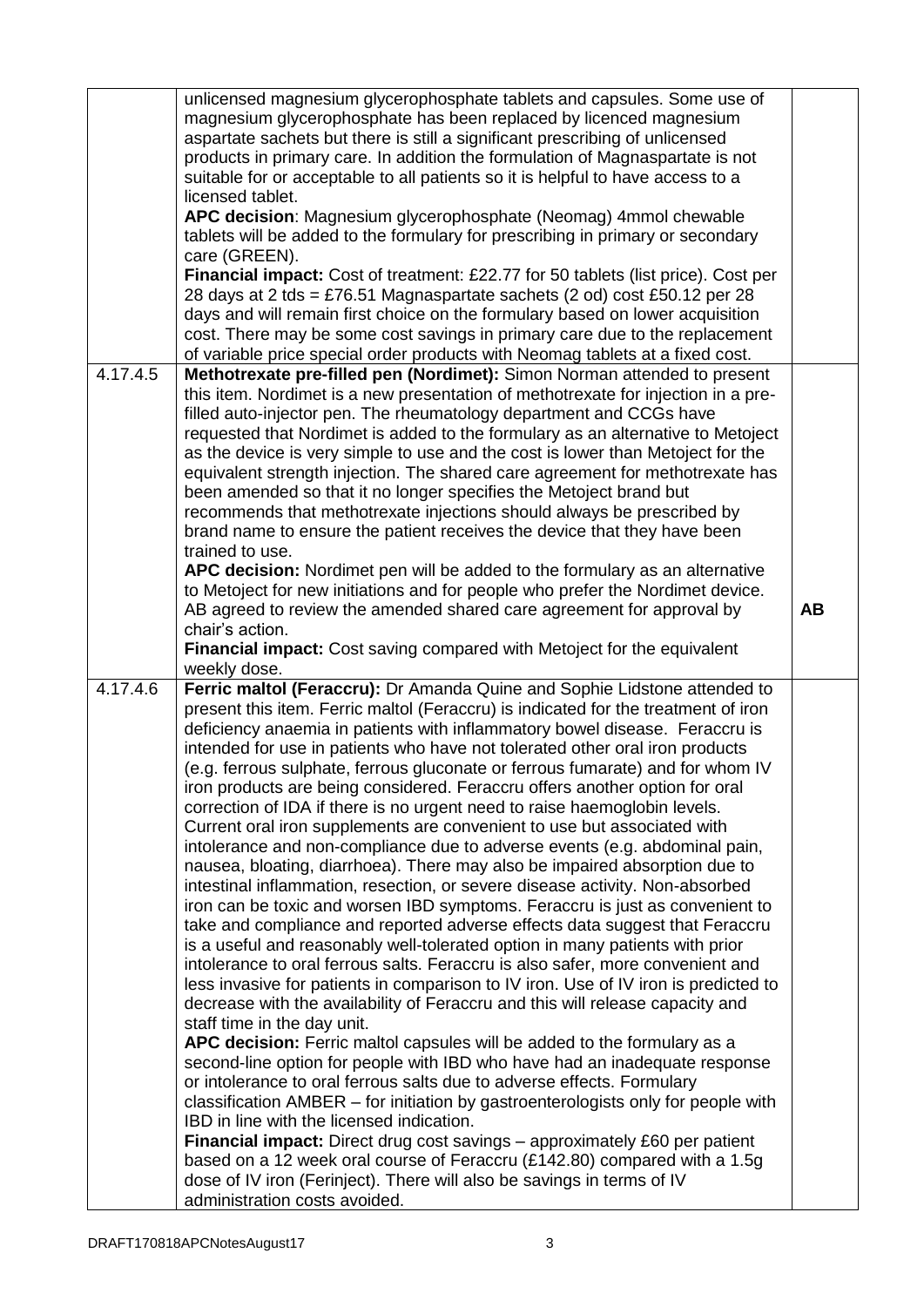| 4.17.4.7  | Menthol in Aqueous Cream (Menthoderm): PHT and Solent NHS Trust have<br>requested that Menthoderm is added to the formulary as a replacement for the<br>unlicensed menthol in aqueous cream product currently supplied. Menthoderm<br>has the benefit of being SLS-free and has a longer shelf-life than the<br>unlicensed special. 0.5%, 1% and 2% strengths are available in 100g and 500g |           |
|-----------|----------------------------------------------------------------------------------------------------------------------------------------------------------------------------------------------------------------------------------------------------------------------------------------------------------------------------------------------------------------------------------------------|-----------|
|           | pack sizes.<br>APC decision: The formulary entry for menthol in aqueous cream will be<br>annotated to state that Menthoderm is the product that will be kept by PHT and                                                                                                                                                                                                                      |           |
|           | Solent pharmacies and may be recommended for prescribing in primary care<br>(formulary classification GREEN).                                                                                                                                                                                                                                                                                |           |
|           | Financial impact: There will be cost savings in secondary care from use of<br>Menthoderm to replace the unlicensed special currently used. There will be                                                                                                                                                                                                                                     |           |
|           | small cost savings in primary care if Menthoderm is prescribed by brand name<br>(the current Drug Tariff price is based on Dermacool).                                                                                                                                                                                                                                                       |           |
| 4.17.4.8  | Ciclosporin capsules (Vanquoral): Vanquoral capsules contain ciclosporin                                                                                                                                                                                                                                                                                                                     |           |
|           | in a microemulsion formulation similar to Neoral and Vanquoral capsules have                                                                                                                                                                                                                                                                                                                 |           |
|           | been shown to be bioequivalent to Neoral in both fasting and fed conditions.                                                                                                                                                                                                                                                                                                                 |           |
|           | This means that Vanquoral can be used as a direct replacement for Neoral                                                                                                                                                                                                                                                                                                                     |           |
|           | capsules at the same dose. Vanquoral is proposed for use instead of Neoral in                                                                                                                                                                                                                                                                                                                |           |
|           | dermatology for the treatment of severe psoriasis. Vanquoral may replace                                                                                                                                                                                                                                                                                                                     |           |
|           | Neoral for other indications in future.                                                                                                                                                                                                                                                                                                                                                      |           |
|           | APC decision: The formulary entry for ciclosporin will be annotated to state                                                                                                                                                                                                                                                                                                                 |           |
|           | that the Vanquoral brand of ciclosporin will be used for dermatology indications                                                                                                                                                                                                                                                                                                             |           |
|           | (formulary classification AMBER with shared care). The shared care                                                                                                                                                                                                                                                                                                                           |           |
|           | agreement has been updated to refer to Vanquoral and the amended version is                                                                                                                                                                                                                                                                                                                  |           |
|           | being reviewed by dermatology. JB will send the final draft to AB for approval                                                                                                                                                                                                                                                                                                               | <b>AB</b> |
|           | by chair's action. Vanquoral should be prescribed by brand name in both                                                                                                                                                                                                                                                                                                                      |           |
|           | primary and secondary care.                                                                                                                                                                                                                                                                                                                                                                  |           |
|           | Financial impact: Cost-saving in primary and secondary care when prescribed                                                                                                                                                                                                                                                                                                                  |           |
|           | instead of Neoral capsules.                                                                                                                                                                                                                                                                                                                                                                  |           |
| 4.17.4.9  | Alendronic acid (Binosto) 70 mg effervescent tablets: Simon Norman                                                                                                                                                                                                                                                                                                                           |           |
|           | attended to present this item and explained that there has been a request from                                                                                                                                                                                                                                                                                                               |           |
|           | rheumatology to reconsider inclusion on the formulary. The original decision in<br>April 2016 was as follows:                                                                                                                                                                                                                                                                                |           |
|           | Alendronic acid (Binosto) 70 mg effervescent tablets were not supported for                                                                                                                                                                                                                                                                                                                  |           |
|           | addition to the formulary due to lack of evidence that the stated benefits of this                                                                                                                                                                                                                                                                                                           |           |
|           | formulation justify the additional cost.                                                                                                                                                                                                                                                                                                                                                     |           |
|           | Rheumatology specialists consider that Binosto may provide an alternative for                                                                                                                                                                                                                                                                                                                |           |
|           | a small number of patients who are intolerant of alendronate tablets or                                                                                                                                                                                                                                                                                                                      |           |
|           | risedronate tablets and may avoid the need for or inconvenience of more                                                                                                                                                                                                                                                                                                                      |           |
|           | expensive parenteral alternatives. The formulation of Binosto theoretically                                                                                                                                                                                                                                                                                                                  |           |
|           | should make it safer to administer and a post-marketing study has indicated                                                                                                                                                                                                                                                                                                                  |           |
|           | less GI adverse effects (poster presentation only).                                                                                                                                                                                                                                                                                                                                          |           |
|           | APC decision: The committee members remained unconvinced that the                                                                                                                                                                                                                                                                                                                            |           |
|           | advantages of making Binosto available on the formulary were sufficient to                                                                                                                                                                                                                                                                                                                   |           |
|           | justify the financial risk of increasing usage. There were also patient safety                                                                                                                                                                                                                                                                                                               |           |
|           | concerns regarding potentially inappropriate use for people unable to remain                                                                                                                                                                                                                                                                                                                 |           |
|           | upright for the required 30 minutes after administration. Alendronic acid                                                                                                                                                                                                                                                                                                                    |           |
|           | effervescent tablets were not supported for addition to the formulary but this                                                                                                                                                                                                                                                                                                               |           |
|           | position may be reconsidered upon presentation of updated osteoporosis                                                                                                                                                                                                                                                                                                                       |           |
| 4.17.4.10 | guidelines showing how this product might fit into treatment pathways.                                                                                                                                                                                                                                                                                                                       |           |
|           | <b>BAD Specials - proposal for formulary classification:</b> The BAD first                                                                                                                                                                                                                                                                                                                   |           |
|           | produced a list of preferred unlicensed dermatological preparations in 2008.                                                                                                                                                                                                                                                                                                                 |           |
|           | The list was updated and much abbreviated to forty products in 2014. It is                                                                                                                                                                                                                                                                                                                   |           |
|           | hoped that adherence to the BAD Specials list will allow patients easier access<br>to treatments at less cost to the NHS than if dermatologists prescribe unlimited                                                                                                                                                                                                                          |           |
|           | variations. Although the BAD Specials list has been widely adopted nationally,                                                                                                                                                                                                                                                                                                               |           |
|           |                                                                                                                                                                                                                                                                                                                                                                                              |           |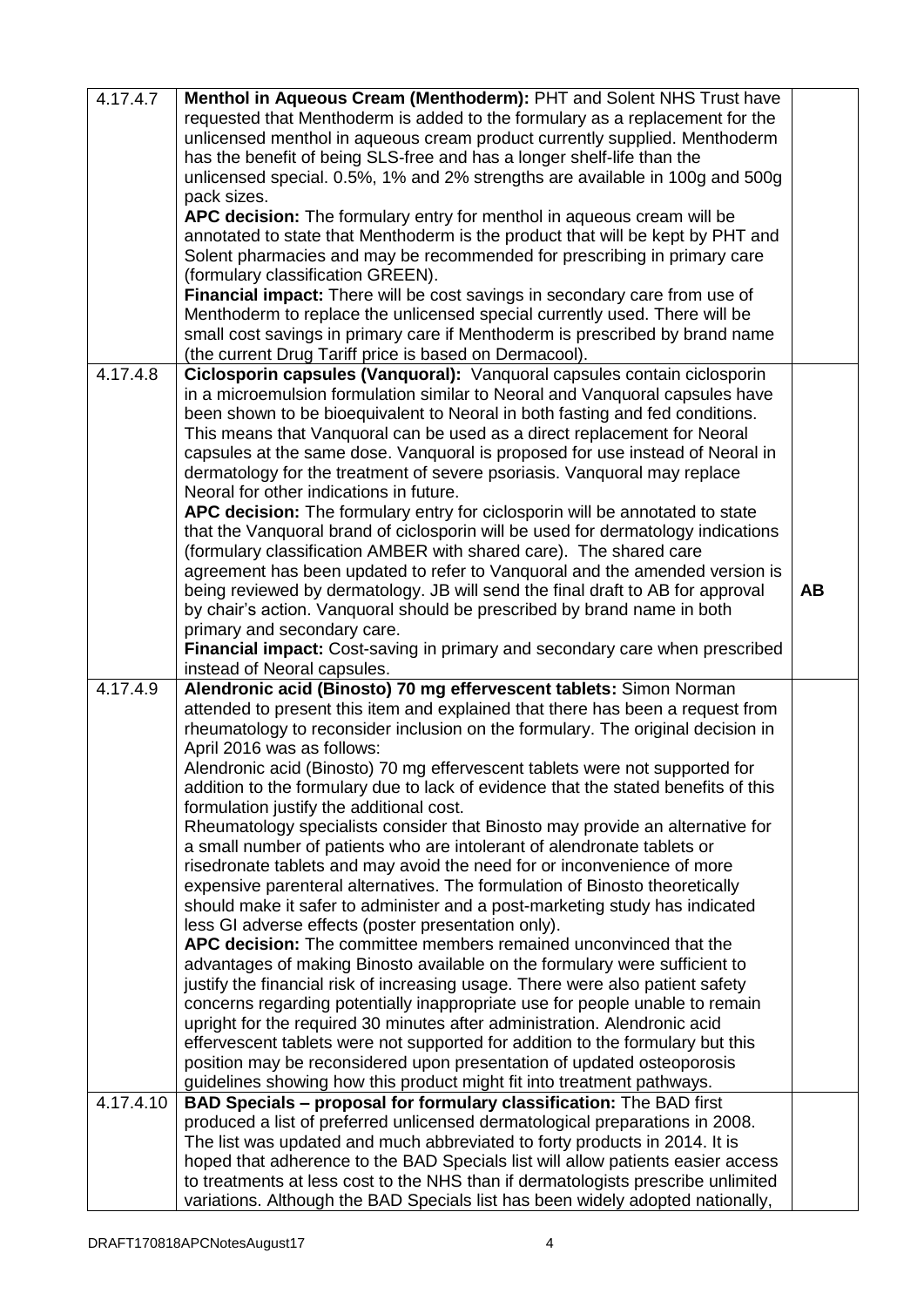|           | very few items from the list are currently included on the local formulary. PHT<br>dermatologists have reviewed the BAD list and decided on the preparations<br>they need to prescribe for patients in their care. It is likely that many of these<br>will be used infrequently but do need to be on the formulary for situations when<br>they are thought to be the most appropriate treatment for a particular patient. In<br>addition many of the products on the BAD specials list are now listed in the |           |
|-----------|--------------------------------------------------------------------------------------------------------------------------------------------------------------------------------------------------------------------------------------------------------------------------------------------------------------------------------------------------------------------------------------------------------------------------------------------------------------------------------------------------------------|-----------|
|           | Drug Tariff and therefore have a fixed price when prescribed on FP10 and                                                                                                                                                                                                                                                                                                                                                                                                                                     |           |
|           | dispensed by community pharmacies.<br>APC decision: The special products from the BAD list that dermatologists                                                                                                                                                                                                                                                                                                                                                                                               |           |
|           | have agreed should be available for prescribing will be listed on the formulary if                                                                                                                                                                                                                                                                                                                                                                                                                           |           |
|           | not already included. Unless otherwise specified, preparations that are listed in<br>the Drug Tariff with a fixed price may be classified as AMBER and all other                                                                                                                                                                                                                                                                                                                                             |           |
|           | products will be classified as RED. Dermatologists may ask GPs to continue                                                                                                                                                                                                                                                                                                                                                                                                                                   |           |
|           | prescribing those products that are classified as amber but this only applies to                                                                                                                                                                                                                                                                                                                                                                                                                             |           |
|           | the strengths and formulations listed in the Drug Tariff. SC agreed to review<br>local usage data for dermatology specials and there should be further                                                                                                                                                                                                                                                                                                                                                       | <b>SC</b> |
|           | investigation of cost-efficient supply arrangements.                                                                                                                                                                                                                                                                                                                                                                                                                                                         |           |
| 4.17.4.11 | Dose escalation of biologics in psoriasis: Dr Hywel Cooper attended for this                                                                                                                                                                                                                                                                                                                                                                                                                                 |           |
|           | discussion of the BAD draft guidelines on biologic therapy for psoriasis and the<br>recommendations for dose escalation strategies. Experience has shown that                                                                                                                                                                                                                                                                                                                                                |           |
|           | the licensed dose of biologics may not be as effective as the trial data suggests                                                                                                                                                                                                                                                                                                                                                                                                                            |           |
|           | in some patients due to factors such as obesity. Dermatologists would like to<br>be able to use the dose escalation strategies recommended in the BAD                                                                                                                                                                                                                                                                                                                                                        |           |
|           | guidelines as part of the treatment pathway without having to apply for                                                                                                                                                                                                                                                                                                                                                                                                                                      |           |
|           | individual funding approval in each case. They are particularly interested in                                                                                                                                                                                                                                                                                                                                                                                                                                |           |
|           | reducing the dose interval for ustekinumab. This is already used for some<br>patients and there have been no additional safety concerns reported. Dr                                                                                                                                                                                                                                                                                                                                                         |           |
|           | Cooper explained that the alternative to dose escalation would be to change to                                                                                                                                                                                                                                                                                                                                                                                                                               |           |
|           | another biologic or add other disease-modifying drugs. Dose escalation may                                                                                                                                                                                                                                                                                                                                                                                                                                   |           |
|           | enable the disease to be controlled on a single agent for longer periods and<br>avoid cycling through alternative biologics. There is only a limited amount of                                                                                                                                                                                                                                                                                                                                               |           |
|           | evidence to support the dose escalation strategies recommended in the BAD                                                                                                                                                                                                                                                                                                                                                                                                                                    |           |
|           | guidelines and this is generally of low quality. There is some registry data but                                                                                                                                                                                                                                                                                                                                                                                                                             |           |
|           | there is unlikely to be any additional data from large RCTs. There were<br>concerns about endorsing use outside the product licences and NICE guidance                                                                                                                                                                                                                                                                                                                                                       |           |
|           | as well as the increased risk of infection.                                                                                                                                                                                                                                                                                                                                                                                                                                                                  |           |
|           | APC decision: Following a detailed discussion of the potential risks and                                                                                                                                                                                                                                                                                                                                                                                                                                     |           |
|           | benefits the committee were unable to support dose escalation as described in<br>the draft BAD guidelines at present. It was agreed that this topic would be                                                                                                                                                                                                                                                                                                                                                 |           |
|           | referred to the SHIP8 Priorities Committee for consideration and AB will                                                                                                                                                                                                                                                                                                                                                                                                                                     | <b>AB</b> |
|           | approach the Priorities Committee chair in the first instance. Meanwhile if dose                                                                                                                                                                                                                                                                                                                                                                                                                             |           |
|           | escalation is being considered for any new patients it should be through the<br>IFR process.                                                                                                                                                                                                                                                                                                                                                                                                                 |           |
| 4.17.4.12 | Insulin degludec - request for formulary reclassification: The diabetes                                                                                                                                                                                                                                                                                                                                                                                                                                      |           |
|           | specialists who made the request were not available to attend therefore this                                                                                                                                                                                                                                                                                                                                                                                                                                 |           |
| 4.17.5    | item was deferred to the October meeting.<br>Drug therapy and shared care guidance for approval                                                                                                                                                                                                                                                                                                                                                                                                              |           |
| 4.17.5.1  | Shared care guidelines for maintenance of abstinence in alcohol                                                                                                                                                                                                                                                                                                                                                                                                                                              |           |
|           | dependence (Inclusion): JD introduced these guidelines that have been                                                                                                                                                                                                                                                                                                                                                                                                                                        |           |
|           | prepared for use in the Inclusion Substance Misuse Services provided by                                                                                                                                                                                                                                                                                                                                                                                                                                      |           |
|           | South Staffordshire and Shropshire Healthcare NHS FT across Hampshire and                                                                                                                                                                                                                                                                                                                                                                                                                                    |           |
|           | are also being reviewed by the DPC. There were a number of queries raised<br>and minor amendments required. The need for a shared care agreement for                                                                                                                                                                                                                                                                                                                                                         |           |
|           | disulfiram was questioned as this is currently classified as a secondary care                                                                                                                                                                                                                                                                                                                                                                                                                                |           |
|           | only drug on the formulary. Consistency with other shared care agreements                                                                                                                                                                                                                                                                                                                                                                                                                                    |           |
|           | used locally needs to be checked. It was felt that the guidelines could not be                                                                                                                                                                                                                                                                                                                                                                                                                               |           |
|           | approved in their current form. JD agreed to feedback to the authors.                                                                                                                                                                                                                                                                                                                                                                                                                                        | JD        |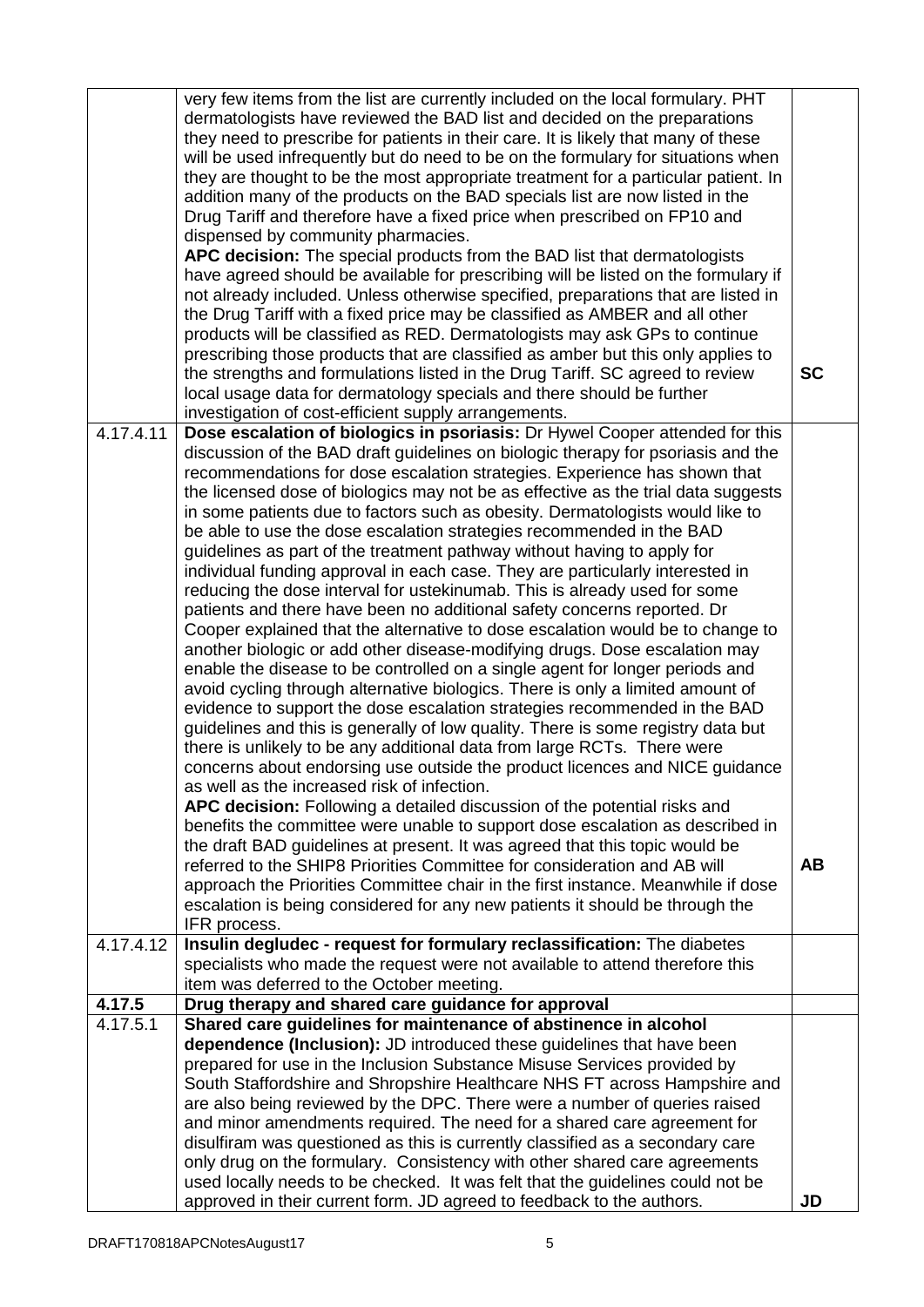| 4.17.5.2 | Guidelines for the use of High Dose Antipsychotics (HDAT): RP presented            |           |
|----------|------------------------------------------------------------------------------------|-----------|
|          | this item and explained that it has brought together Solent and Southern Health    |           |
|          |                                                                                    |           |
|          | guidance and has been approved by their internal medicines management              |           |
|          | committees. There have been some changes in this version including removal         |           |
|          | of the antipsychotic dosage ready reckoner, addition of a GP letter, changes to    |           |
|          | the monitoring form and changes to the risk assessment information. Some           |           |
|          | further minor amendments were suggested including clarification that               |           |
|          | discharge refers to discharge from inpatient care and that all monitoring will be  |           |
|          | carried out by the specialist service (CMHT). RP agreed to provide an              |           |
|          | amended draft for approval by chair's action.                                      | <b>RP</b> |
| 4.17.5.3 | Shared care agreement for medicines used in ADHD in Adults (Surrey                 |           |
|          | and Borders Partnership NHS FT): This draft shared care guidance has been          |           |
|          | prepared by Surrey and Borders clinicians for use by the adult ADHD service        |           |
|          | that Surrey and Borders provide across Hampshire. The DPC has also                 |           |
|          |                                                                                    |           |
|          | reviewed this draft and have submitted comments to the authors. More specific      |           |
|          | guidance is required concerning ECGs and who will be responsible for doing         |           |
|          | these. Currently it is stated that an ECG is "preferable" for methylphenidate,     |           |
|          | dexamphetamine and lisdexamphetamine but without more explanation there            |           |
|          | is a concern that ECGs will not be done. It was requested that guanfacine is       |           |
|          | not included in the shared care arrangements as it is not approved locally for     |           |
|          | shared care in children and the evidence for use in adults is very limited as well |           |
|          | as being unlicensed. Minor amendments and some reformatting are also               |           |
|          | required. JB to liaise with authors to produce a revised draft.                    | <b>JB</b> |
| 4.17.6   | Items for note/consultation                                                        |           |
| 4.17.6.1 | <b>NICE Guidance</b>                                                               |           |
|          | <b>Guidance published in June 2017:</b>                                            |           |
|          | TA 446 Brentuximab vedotin for treating CD30-positive Hodgkin                      |           |
|          | Iymphoma: Brentuximab vedotin is recommended as an option in adults if they        |           |
|          | have relapsed or refractory disease after autologous stem cell transplant and if   |           |
|          | the drug is supplied at the price agreed with NHS England in the commercial        |           |
|          | access agreement. Brentuximab vedotin is also recommended for use within           |           |
|          | the Cancer Drugs Fund as an option for adults if they have relapsed or             |           |
|          | refractory disease after at least 2 previous therapies and they cannot have        |           |
|          |                                                                                    |           |
|          | autologous stem cell transplant or multi-agent chemotherapy. In this case the      |           |
|          | conditions of the managed access agreement with NHSE must be followed.             |           |
|          | NHSE commissioned cancer drug, previously only available via CDF.                  |           |
|          | Action: Brentuximab vedotin for infusion will be added to the formulary for use    |           |
|          | in line with TA 446 and CDF criteria.                                              |           |
|          | TA 447 Pembrolizumab for untreated PD-L1-positive metastatic non-                  |           |
|          | small-cell lung cancer: Recommended for use within the Cancer Drugs Fund           |           |
|          | as an option for adults if the conditions in the managed access agreement for      |           |
|          | pembrolizumab are followed. NHSE commissioned high cost drug                       |           |
|          | Action: The formulary entry for pembrolizumab will be amended with reference       |           |
|          | to TA 447                                                                          |           |
|          | TA 448 Etelcalcetide for treating secondary hyperparathyroidism:                   |           |
|          | Recommended as an option for adults with chronic kidney disease on                 |           |
|          | haemodialysis if treatment with a calcimimetic is indicated but cinacalcet is not  |           |
|          | suitable. NHSE commissioned specialist renal drug, PAS discount applies.           |           |
|          | Will be prescribed in secondary care only and administered at the end of           |           |
|          | dialysis. Action: Etecalcetide for injection will be added to the formulary for    |           |
|          | prescribing in line with TA 448.                                                   |           |
|          | TA 449 Everolimus and sunitinib for treating unresectable or metastatic            |           |
|          | neuroendocrine tumours in people with progressive disease:                         |           |
|          | Everolimus and sunitinib are recommended as options for treating well- or          |           |
|          | moderately differentiated unresectable or metastatic NETs of pancreatic origin     |           |
|          |                                                                                    |           |
|          | in adults with progressive disease. Everolimus is also recommended as an           |           |
|          | option for treating well-differentiated (grade 1 or grade 2) non-functional        |           |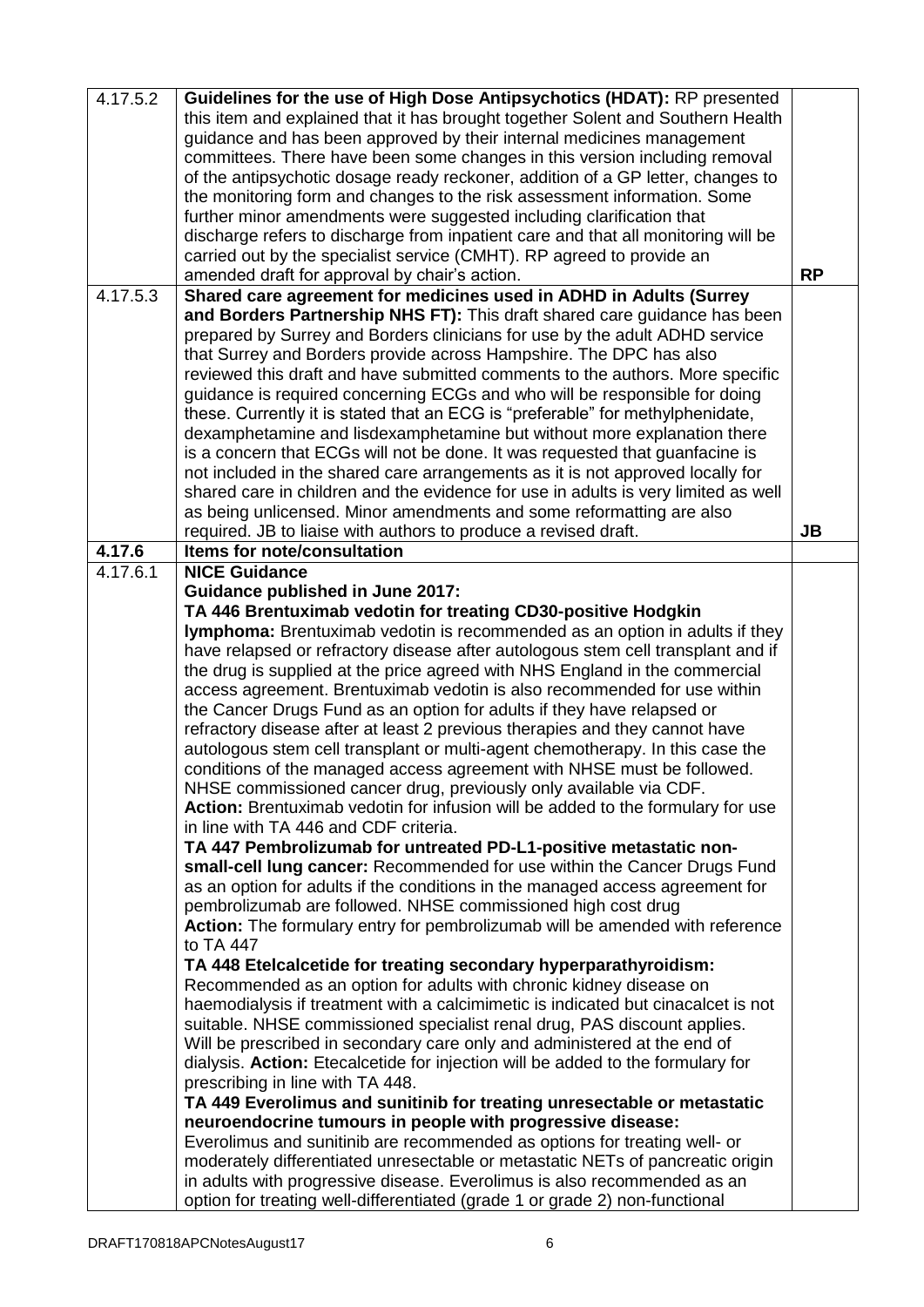unresectable or metastatic NETs of gastrointestinal or lung origin in adults with progressive disease. NHSE commissioned high cost drugs, PAS discount applies to everolimus. **Action:** The formulary entries for everolimus and sunitinib will be amended with reference to TA 449.

**TA 450 Blinatumomab for previously treated Philadelphia-chromosomenegative acute lymphoblastic leukaemia:** Recommended as an option for adults. NHSE commissioned cancer drug, PAS discount applies. **Action:** Blinatumomab for infusion will be added to the formulary for prescribing in line with TA 450

**TA 451 Ponatinib for treating chronic myeloid leukaemia and acute lymphoblastic leukaemia:** Recommended as an option for treating CML and ALL in adults with T3151 mutation, prior treatment criteria apply. NHSE commissioned high cost drug, PAS discount applies. Previously available via CDF. **Action:** Ponatinib tablets will be added to the formulary for prescribing in line with TA 451.

## **Guidance published in July 2017:**

**NG 71 Parkinson's disease in adults:** Includes new and updated recommendations on

- information and support
- diagnosing Parkinson's disease
- pharmacological management of motor symptoms
- pharmacological management of non-motor symptoms
- non-pharmacological management of symptoms
- impulse control disorders
- palliative care

**Action:** The local Drug Therapy Guideline on drug treatment of Parkinson's disease will be reviewed and updated as necessary.

**TA 452 Ibrutinib for untreated chronic lymphocytic leukaemia without a 17p deletion or TP53 mutation (terminated appraisal):** NICE unable to make a recommendation because no evidence submission was received from the manufacturer. **No action required**

**TA 453 Bortezomib for treating multiple myeloma after second or subsequent relapse (terminated appraisal):** NICE unable to make a recommendation because no evidence submission was received from the manufacturer. **No action required**

**TA 454 Daratumumab with lenalidomide and dexamethasone for treating relapsed or refractory multiple myeloma (terminated appraisal):** NICE unable to make a recommendation because no evidence submission was received from the manufacturer. **No action required**

**TA 455 Adalimumab, etanercept and ustekinumab for treating plaque psoriasis in children and young people:** Adalimumab, etanercept and ustekinumab are recommended as options if the disease is severe and has not responded to systemic therapy, such as ciclosporin, methotrexate or phototherapy, or these options are contraindicated or not tolerated. Biologics for psoriasis in children and young people are commissioned by NHSE. No significant resource impact is anticipated due to small numbers. **Action:** The formulary entries for adalimumab, etanercept and ustekinumab will be updated with links to TA 455.

**TA 456 Ustekinumab for moderately to severely active Crohn's disease after previous treatment:** Recommended as an option for adults who have had an inadequate response with, lost response to, or were intolerant to either conventional therapy or a TNF-alpha inhibitor or have medical contraindications to such therapies. CCG commissioned high cost drug. No significant resource impact is anticipated as this is one of a number of options at similar cost. **Action:** The formulary entry for ustekinumab injection will be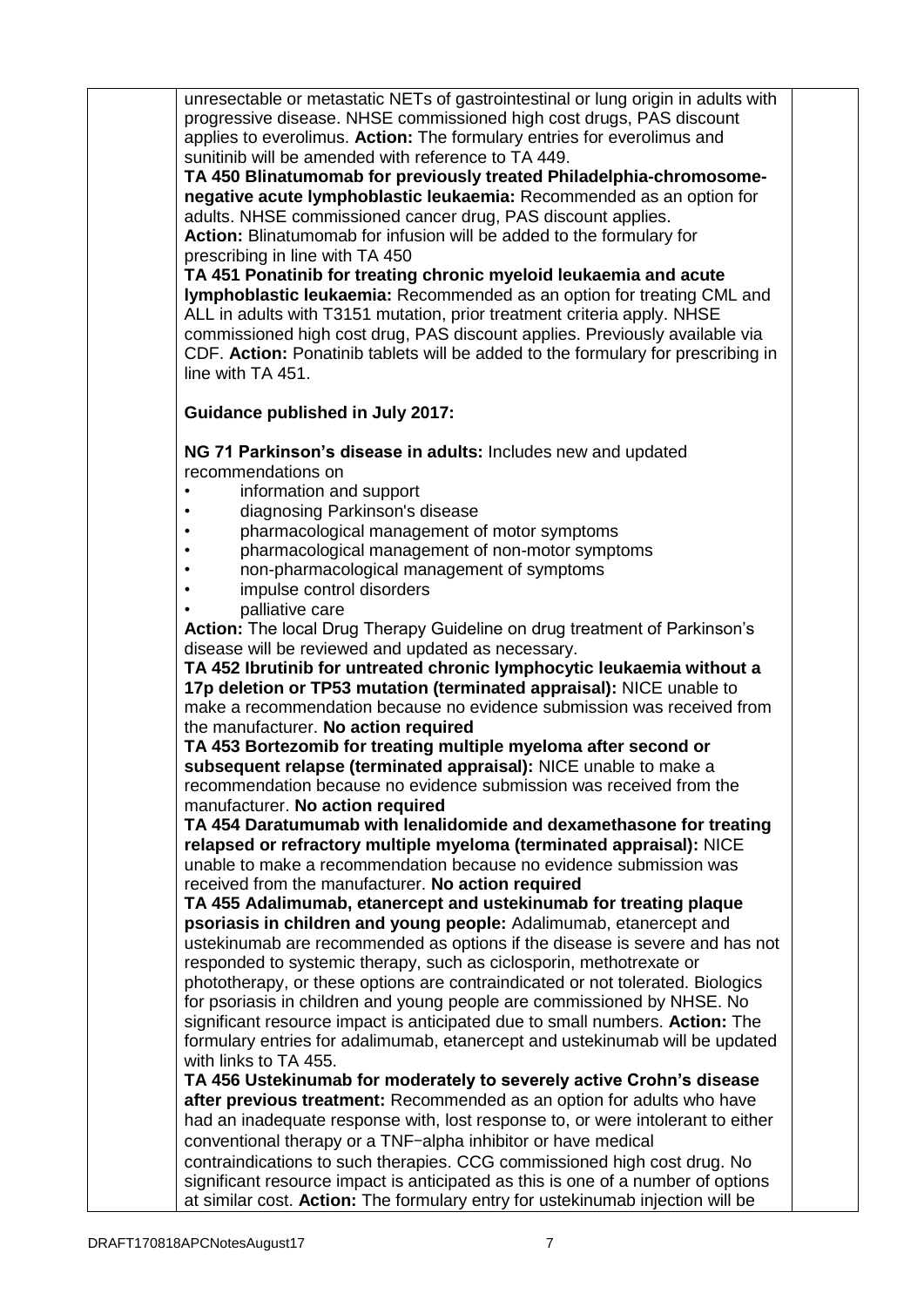|          | updated with a link to TA 456.<br>TA 457 Carfilzomib for previously treated multiple myeloma:<br>Recommended as an option in adults if they have had only 1 previous therapy,<br>which did not include bortezomib. NHSE commissioned chemotherapy drug,<br>PAS discount applies. Action: Carfilzomib for infusion will be added to the<br>formulary with a link to TA 457.<br>TA 458 Trastuzumab emtansine for treating HER2-positive advanced<br>breast cancer after trastuzumab and a taxane: Recommended as an option<br>in adults who previously received trastuzumab and a taxane, separately or in<br>combination and if the drug is supplied in accordance with the commercial<br>access agreement with NHSE. NHSE commissioned chemotherapy drug.<br>Previously available via CDF and numbers are not expected to increase<br>significantly. Action: Trastuzumab emtansine for infusion will be added to the<br>formulary with a link to TA 458.<br>TA 459 Collagenase clostridium histolyticum for treating Dupuytren's<br>contracture: People who meet the inclusion criteria for the ongoing clinical trial<br>(HTA-15/102/04), comparing collagenase clostridium histolyticum (CCH) with<br>limited fasciectomy, are encouraged to participate in the study. For people not<br>taking part in the ongoing clinical trial CCH is recommended as an option in<br>adults only if specified eligibility criteria apply. One injection is given per |  |
|----------|------------------------------------------------------------------------------------------------------------------------------------------------------------------------------------------------------------------------------------------------------------------------------------------------------------------------------------------------------------------------------------------------------------------------------------------------------------------------------------------------------------------------------------------------------------------------------------------------------------------------------------------------------------------------------------------------------------------------------------------------------------------------------------------------------------------------------------------------------------------------------------------------------------------------------------------------------------------------------------------------------------------------------------------------------------------------------------------------------------------------------------------------------------------------------------------------------------------------------------------------------------------------------------------------------------------------------------------------------------------------------------------------------------------------------------------------------------|--|
|          | treatment session by a hand surgeon in an outpatient setting. CCG<br>commissioned. No significant resource impact is anticipated (less than £9,100<br>per 100,000) because CCH is an alternative to surgery.                                                                                                                                                                                                                                                                                                                                                                                                                                                                                                                                                                                                                                                                                                                                                                                                                                                                                                                                                                                                                                                                                                                                                                                                                                               |  |
|          | Action: Xiapex for injection will be added to the formulary with a link to TA 459.<br>TA 460 Adalimumab and dexamethasone for treating non-infectious<br>uveitis: Adalimumab is recommended as an option in adults with inadequate<br>response to corticosteroids. Starting and stopping criteria apply.                                                                                                                                                                                                                                                                                                                                                                                                                                                                                                                                                                                                                                                                                                                                                                                                                                                                                                                                                                                                                                                                                                                                                   |  |
|          | Dexamethasone intravitreal implant is recommended as an option in adults,<br>only if there is active disease and worsening vision with a risk of blindness.<br>No significant resource impact is anticipated because the eligible population is<br>small. Dexamethasone (Ozurdex) is commissioned by CCGs; adalimumab is<br>commissioned by NHS England. Action: The formulary entries for Ozurdex<br>and adalimumab injection will be updated with links to TA 460.                                                                                                                                                                                                                                                                                                                                                                                                                                                                                                                                                                                                                                                                                                                                                                                                                                                                                                                                                                                       |  |
|          | TA 461 Roflumilast for treating chronic obstructive pulmonary disease -<br>see 4.17.4.1 above.                                                                                                                                                                                                                                                                                                                                                                                                                                                                                                                                                                                                                                                                                                                                                                                                                                                                                                                                                                                                                                                                                                                                                                                                                                                                                                                                                             |  |
|          | TA 462 Nivolumab for treating relapsed or refractory classical Hodgkin<br>Iymphoma: Recommended as an option in adults after autologous stem cell<br>transplant and treatment with brentuximab vedotin. NHSE commissioned<br>immunotherapy drug, PAS discount applies. Action: The formulary entry for<br>nivolumab will be updated with a link to TA 462.                                                                                                                                                                                                                                                                                                                                                                                                                                                                                                                                                                                                                                                                                                                                                                                                                                                                                                                                                                                                                                                                                                 |  |
| 4.17.6.2 | <b>EAMS:</b> Idebenone (Raxone) 150 mg film-coated tablets are available under<br>EAMS as treatment for slowing the decline of respiratory function in patients<br>with Duchenne Muscular Dystrophy from the age of 10 years who are currently<br>not taking glucocorticoids. Raxone can be used in patients previously treated                                                                                                                                                                                                                                                                                                                                                                                                                                                                                                                                                                                                                                                                                                                                                                                                                                                                                                                                                                                                                                                                                                                            |  |
|          | with glucocorticoids or in patients in whom glucocorticoid treatment is not<br>tolerated or is considered inadvisable. Unlikely to be used at PHT.                                                                                                                                                                                                                                                                                                                                                                                                                                                                                                                                                                                                                                                                                                                                                                                                                                                                                                                                                                                                                                                                                                                                                                                                                                                                                                         |  |
| 4.17.6.3 | DPC update (June 2017): It was noted that the DPC have supported aviptadil                                                                                                                                                                                                                                                                                                                                                                                                                                                                                                                                                                                                                                                                                                                                                                                                                                                                                                                                                                                                                                                                                                                                                                                                                                                                                                                                                                                 |  |
|          | with phentolamine (Invicorp) intracavernosal injection for erectile dysfunction.<br>Invicorp is recommended as a third line option for secondary care initiation in<br>patients who have failed oral treatment and either fail treatment with, or<br>experience unacceptable pain with intracavernosal alprostadil. The APC has<br>not been asked to consider Invicorp to date so it will be listed as non-formulary.<br>The DPC did not support the use of desmopressin (Nogdirna) orodispersible<br>tablets for symptomatic treatment of nocturia due to idiopathic nocturnal                                                                                                                                                                                                                                                                                                                                                                                                                                                                                                                                                                                                                                                                                                                                                                                                                                                                            |  |
|          | polyuria in adults, including those over 65 years of age. The DPC<br>recommended that adults with unexplained nocturia should be referred for<br>specialist diagnosis and management. Nogdirna is listed as non-formulary in                                                                                                                                                                                                                                                                                                                                                                                                                                                                                                                                                                                                                                                                                                                                                                                                                                                                                                                                                                                                                                                                                                                                                                                                                               |  |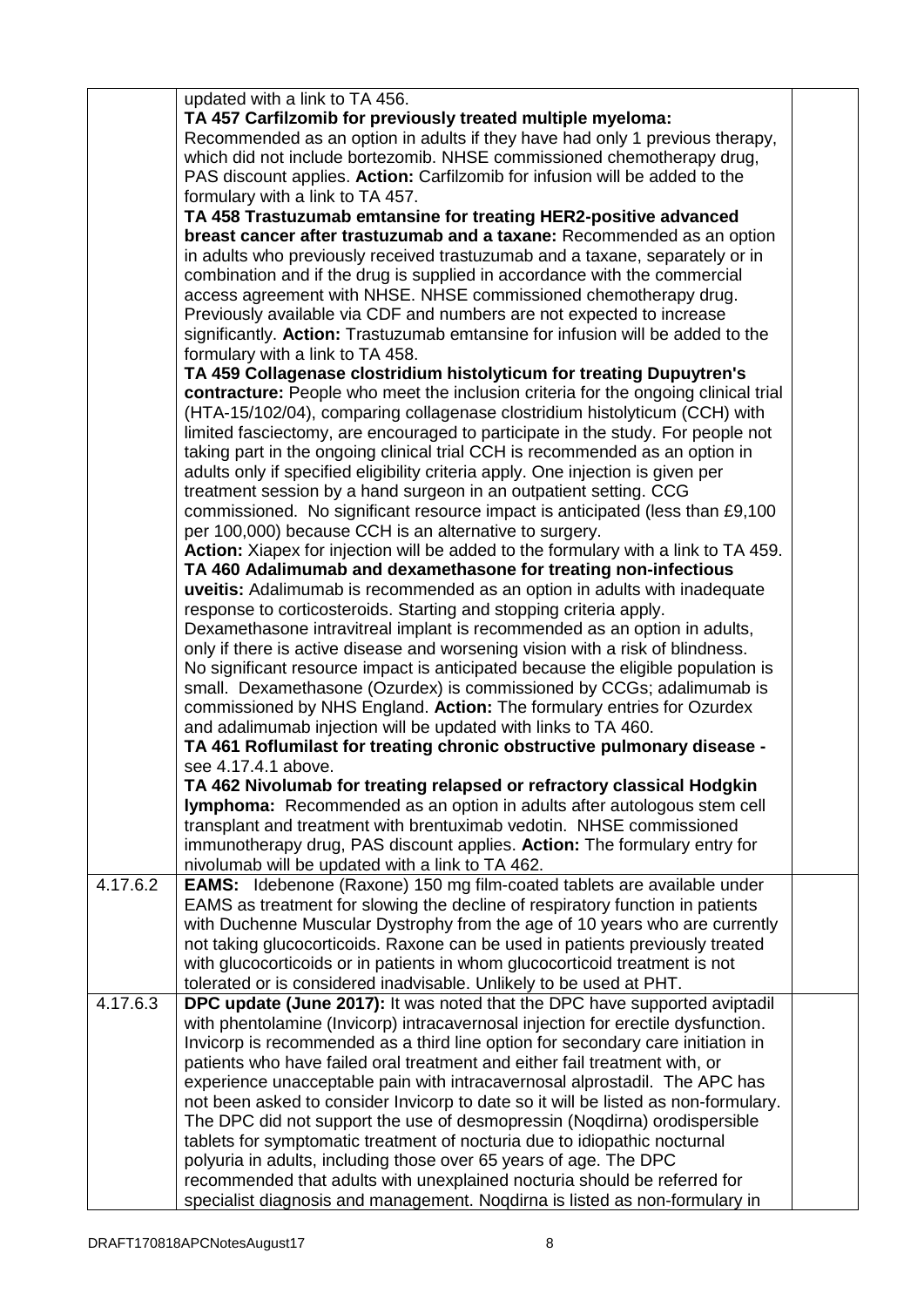|           | this area at present as there has been no formulary application to date.                   |  |
|-----------|--------------------------------------------------------------------------------------------|--|
| 4.17.6.4  | Hampshire Medicines Safety Group: The notes of the meeting held on May                     |  |
|           | $22nd$ were reviewed and there was a verbal update from the July 31 <sup>st</sup> meeting. |  |
|           | There were no new issues for the APC to consider. UHS have published an                    |  |
|           | internal patient safety alert on lorazepam in response to recent incidents where           |  |
|           | a dose of 4mg lorazepam has been prescribed or administered instead of the                 |  |
|           | intended 1mg for agitation in an elderly patient. The alert was passed onto PHT            |  |
|           | representatives for possible local publication.                                            |  |
| 4.17.6.5  | Drug Safety Update and Patient Safety Alerts: Osteonecrosis of the external                |  |
|           | auditory canal has been reported with denosumab (Prolia, Zgeva). The                       |  |
|           | possibility of osteonecrosis of the external auditory canal should be considered           |  |
|           | in patients receiving denosumab who present with ear symptoms including                    |  |
|           |                                                                                            |  |
|           | chronic ear infections or in those with suspected cholesteatoma. Possible risk             |  |
|           | factors include steroid use and chemotherapy, with or without local risk factors           |  |
|           | such as infection or trauma. Patients should be advised to report any ear pain,            |  |
|           | discharge from the ear or an ear infection during denosumab treatment. This                |  |
|           | information is now in the Prolia and Xgeva SPCs and has been added to the                  |  |
|           | shared care agreements.                                                                    |  |
| 4.17.6.6  | Regional Medicines Optimisation Committees: Monthly meetings will be                       |  |
|           | taking place in rotation around the four regions. Membership lists and meeting             |  |
|           | details can be found on the SPS website www.sps.nhs.uk                                     |  |
| 4.17.6.7  | Diabetes sub-group: The notes from the meeting held on 27 <sup>th</sup> June were          |  |
|           | reviewed. The following points were noted:                                                 |  |
|           | The Freestyle Libre monitoring device will be discussed again when the<br>1.               |  |
|           | Drug Tariff price is available. It is likely to be considered for people                   |  |
|           | testing more than 6 times daily and in pregnancy. A statement from                         |  |
|           | Diabetes UK recommending who it should use it will be published soon.                      |  |
|           | Fiasp was supported for specialist recommendation in type 1 diabetes<br>2.                 |  |
|           | and will be submitted to the DPC for approval. Fiasp is currently                          |  |
|           | undergoing evaluation by the Diabetes Centre at PHT.                                       |  |
|           | Philip Newland-Jones is writing a GL-1 information sheet which can be<br>3.                |  |
|           | linked to the formulary making suggestions on which product should be                      |  |
|           | used for patient specific requirements. When available it would be                         |  |
|           | useful to publish this locally. Albiglutide is not supported as there are no               |  |
|           |                                                                                            |  |
|           | clear advantages and the reconstitution and administration instructions                    |  |
|           | are complicated.                                                                           |  |
|           | 4. The group recommended that insulin degludec (Tresiba) and Toujeo                        |  |
|           | U300 should remain amber on local formularies.                                             |  |
| 4.17.6.8  | NHSE consultations: The committee members were asked to consider                           |  |
|           | responding to the two consultations below.                                                 |  |
|           | https://www.engage.england.nhs.uk/consultation/items-routinely-prescribed/                 |  |
|           | Items which should not be routinely prescribed in primary care.                            |  |
|           |                                                                                            |  |
|           | https://www.engage.england.nhs.uk/survey/gender-identity-services-for-adults/              |  |
|           | Particularly the service specification on outpatient services including proposed           |  |
|           | prescribing arrangements.                                                                  |  |
| 4.17.6.9  | NHSE Generic pregabalin guidance: This guidance replaces that issued in                    |  |
|           | March 2015 and confirms that generic pregabalin can now be prescribed and                  |  |
|           | dispensed for any indication with effect from 17 <sup>th</sup> July 2017.                  |  |
| 4.17.6.10 | APC Annual Report 2016-17: An annual report summarising the work of the                    |  |
|           | committee from April 2016 to March 2017 has been complied and will be                      |  |
|           | published of the Portsmouth CCG website.                                                   |  |
| 4.17.7    | Any other business:                                                                        |  |
|           | <b>Edoxaban:</b> SC reported that an enhanced rebate is being offered to CCGs by           |  |
|           | the manufacturers of edoxaban and asked for views on whether there would be                |  |
|           | clinical support for making edoxaban the preferred NOAC for AF in order to                 |  |
|           | benefit from the lower cost across the local health economy. The existence of a            |  |
|           |                                                                                            |  |